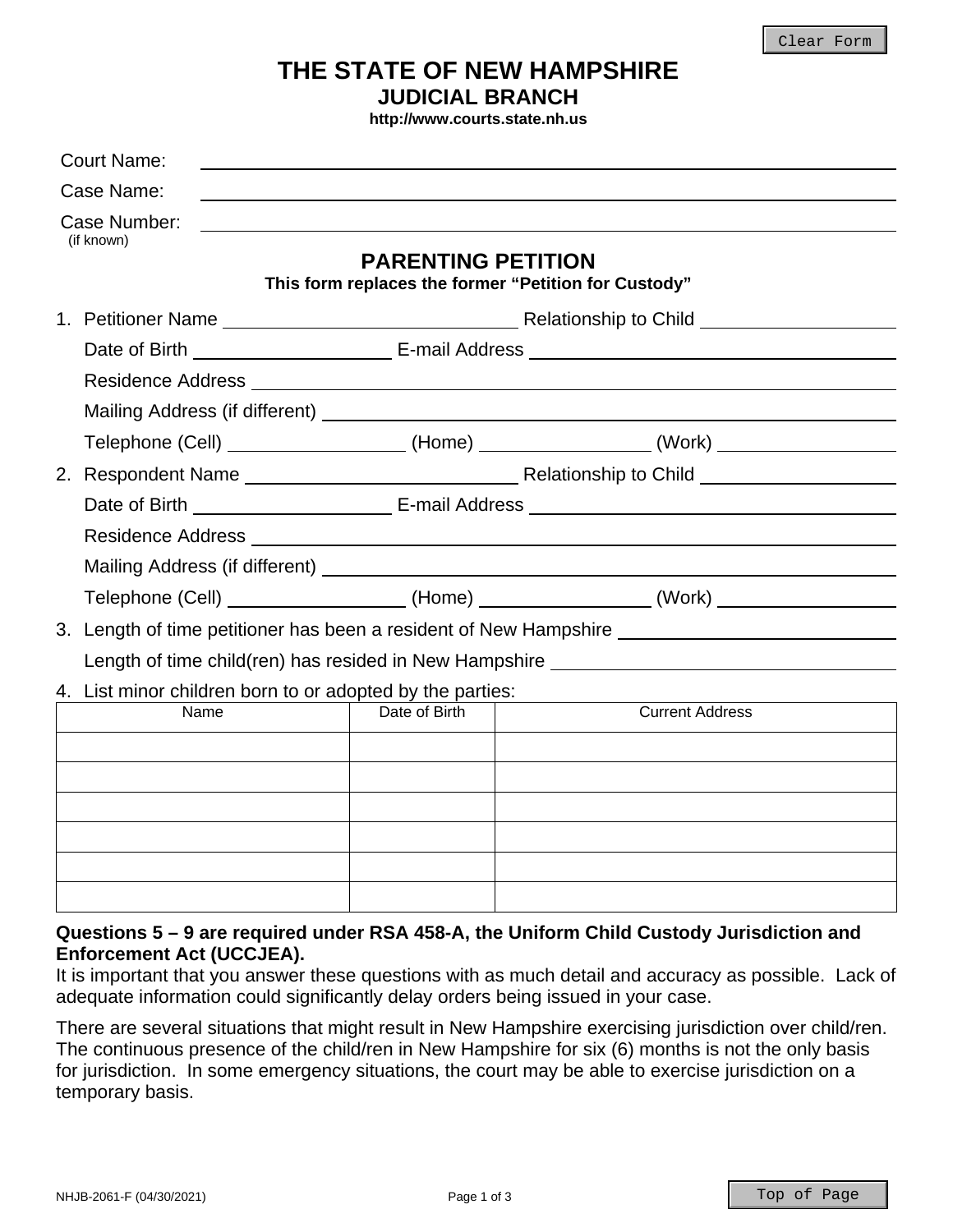**Case Name:** 

| <b>Case Number:</b> |  |
|---------------------|--|
|                     |  |

### **PARENTING PETITION**

5. List the places where the minor child/ren of the parties has/have lived in the last **five (5) years** and the names of the people they lived with at that time, if you know. Start with where the child lives now and work backward in time.

| Dates   | Town/City, State | Parent(s)/Caretaker | <b>Current Address/Contact</b> | Which     |
|---------|------------------|---------------------|--------------------------------|-----------|
| From/To |                  |                     | Address of Parent/Caretaker    | Child/ren |
|         |                  |                     |                                |           |
|         |                  |                     |                                |           |
|         |                  |                     |                                |           |
|         |                  |                     |                                |           |
|         |                  |                     |                                |           |

#### **If more space is needed, attach Extra Page (Form NHJB-2656-FP).**

#### **I have attached Form NHJB-2656-FP because additional space was needed.**

| 6. Are there any person(s), not a party to this proceeding, who have physical custody of the child/ren |  |
|--------------------------------------------------------------------------------------------------------|--|
| or who claim to have custody, physical custody or parenting time rights? $\Box$ Yes $\Box$ No          |  |
| If yes list nome $(a)$ and address $(a)$ of noroon $(a)$ .                                             |  |

If yes, list name(s) and address(es) of person(s):

## 7. Check one of the following:

 $\Box$  I have not participated in any court case(s) concerning the custody, visitation, parenting time or placement of the child/ren in this or any other state.

**OR**

 I **have** participated in court case(s) concerning the custody, visitation, parenting time or placement of the child/ren in this or any other state. I have participated in the following:

| Name of Court | State | Case No. | Date of Court Order |
|---------------|-------|----------|---------------------|
|               |       |          |                     |
|               |       |          |                     |
|               |       |          |                     |
|               |       |          |                     |

8. Are there any actions for enforcement, or proceedings relating to domestic violence, domestic relations, protective orders, marriage dissolution, paternity, legitimation, custody, parental rights and responsibilities, termination of parental rights, adoption, juvenile, or other proceedings in any court in any state affecting any children named in this petition or parents of those children?  $\Box$  Yes  $\Box$  No If yes, complete the following:

| Name of Court | State | Case No. | Type of Court Case |
|---------------|-------|----------|--------------------|
|               |       |          |                    |
|               |       |          |                    |
|               |       |          |                    |
|               |       |          |                    |